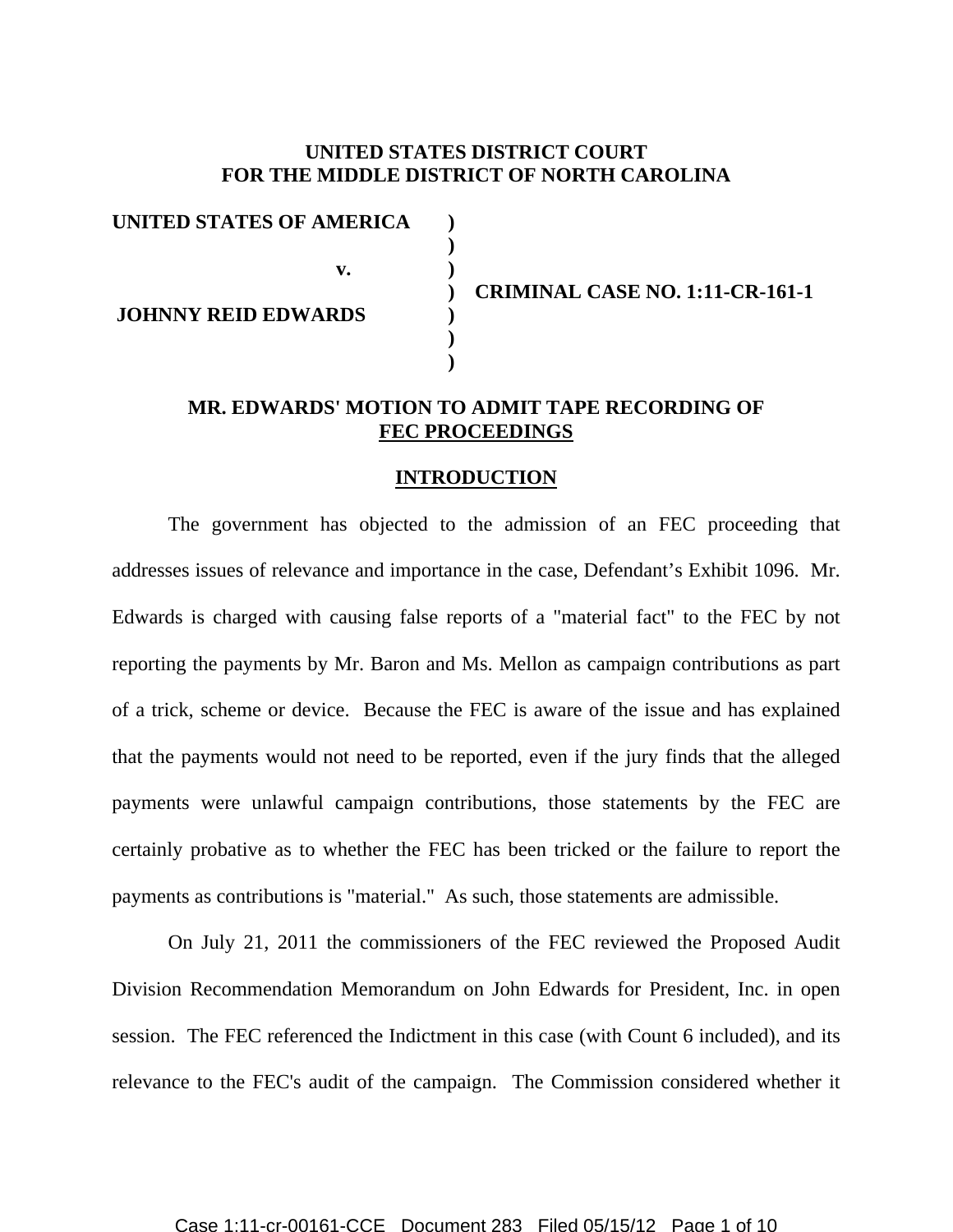should close the record on the audit or whether it should leave the record open pending the outcome of this case. Ordinarily, once a campaign recognizes that it has made an error in a report (for example, by failing to report contributions), the campaign files an amended report. FEC Commissioner Donald McGahn raised the issue of whether the record should remain open, in the event the jury finds that the payments should have been reported as contributions. But he explained there is no reason to leave the record open in this case because, no matter what the jury concludes, the FEC concludes those payments would not be reportable as campaign contributions. Commissioner McGahn stated that "it's odd for me to say that the transaction is a campaign transaction" and also stated "I'm not sure that [the monies paid by Mellon and Baron are] a reportable--actually I can say [the monies paid by Mellon and Baron are] not a report--in my view [the monies paid by Mellon and Baron are] not reportable." No member of the Commission objected to Commissioner McGahn's assessment, and the Commission voted to adopt the Audit Division's recommendation to close the record unanimously.

#### **ARGUMENT**

### **A. The Tape Is Relevant**

The tape is relevant because it credits Mr. Edwards' defense that the FEC was not tricked with respect to the payments by Mr. Baron or Ms. Mellon and that the FEC does not find the omission of the payments "material" because the FEC does not believe these payments had to be reported, or at least it was reasonable for them not to be.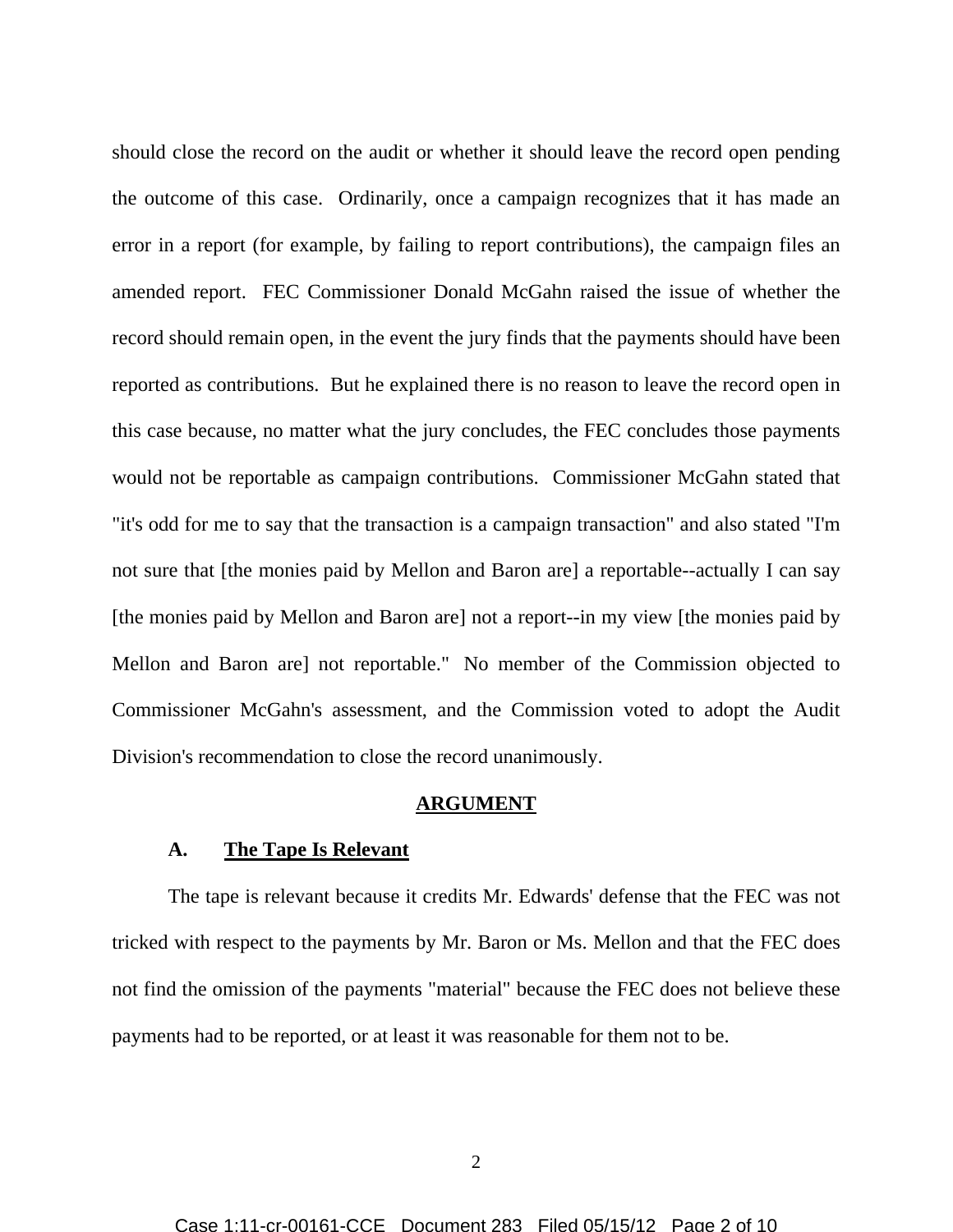#### **1. The Evidence Shows There Was No Concealment Of A Material Fact**

What better evidence is there that there is no concealment of a material fact than that the agency accused of being the victim of the concealment is aware of the nondisclosure and explains that it would not want the payments reported as contributions? The fact that the FEC would not require the disclosure of the payments as contributions demonstrates that the FEC does not consider the omission material. In conjunction with the testimony of Lora Haggard, this completes the thought.

 Nor has the government been deceived in any way. If this was an actual false statement case, that moment of the "false" statement would be frozen in time. That is not the case under the government's theory. In fact, the indictment itself states a time period into 2009 and the same exact reports -- on the issues of Mrs. Mellon and Mr. Baron - were filed from 2007 to last month. And, in fact, it was the government with its witnesses that actually first brought up the audit and the Requests for Additional Information (RFAI) and put the case forward. In this light, the FEC's not being tricked or information not being concealed from it is relevant.

## **2. The Evidence Supports the "Reasonableness" Of Mr. Edwards' Belief**

 To establish that the government failed to meet its burden of showing that Mr. Edwards knowingly and willfully violated the federal election laws, Mr. Edwards is not required to testify or, if he does testify, to testify as to his belief that his conduct did not violate the law. He is entitled to introduce evidence to establish that such a belief would have been reasonable. In fact, a defendant saying "I did not have to report something to

3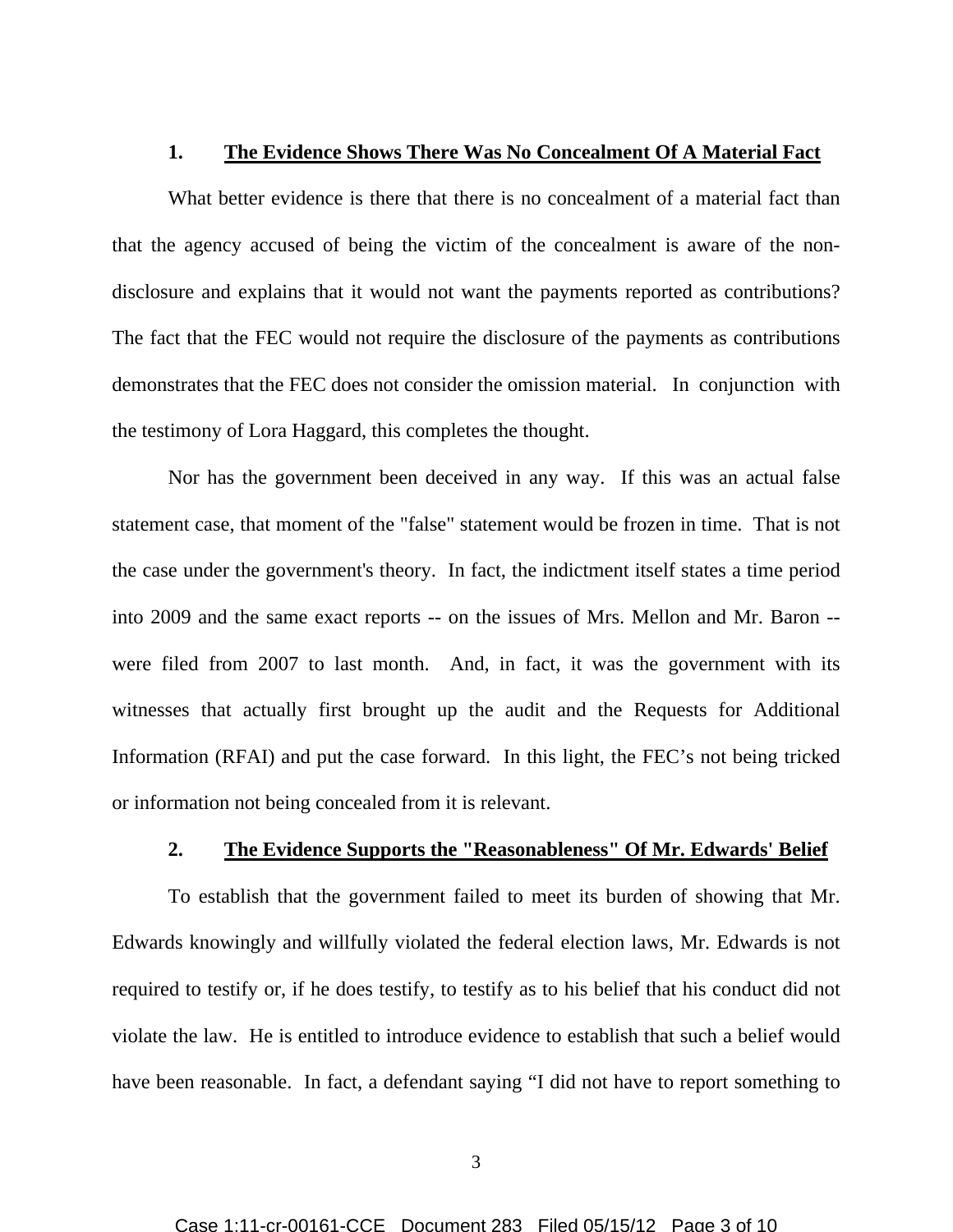the FEC" is not as credible as the FEC doing so. It is not difficult to appreciate that a jury would be more likely to accept Mr. Edwards' claim of innocent intent if his belief appears reasonable, rather than far-fetched. The more unreasonable a belief may seem, the less likely a jury would be inclined to believe that such a belief actually was held. In a complex area that is unfamiliar to the jury, like election law, a jury's ability to appreciate what would or would not be a reasonable belief for a candidate is limited.

 Here, the statements by Commissioner McGahn in explaining why the FEC as a whole voted to close the record are of particularly great value, in part, because of who is saying this. The Fourth Circuit allows evidence that will support or undermine the believability or reasonableness of a defendant's claim of innocent intent. United States v. Offill, 666 F.3d 168, 174-178 (4th Cir. 2011) (upholding use of expert to address reasonability of a defendant's claimed belief); United States v. Barile, 286 F.3d 749, 761 (4th Cir. 2002) ("Opinion testimony on whether the data submitted in a [FDA] submission were reasonable would not merely state a legal conclusion and therefore is not excludable on the ground that it invades the province of the jury.").

 Such evidence is admitted and, because a defendant has a Fifth and Sixth Amendment right to a fair trial and compulsory process, the exclusion of such evidence is reversible error. United States v. Lankford, 955 F.2d 1545 (11th Cir. 1992), is illustrative. In that case, a candidate received a \$1,500 payment that was used to pay his living expenses. Id. at 1547. He did not report the payment as income, and was prosecuted for filing a false tax return. Id. at 1550. The defendant claimed the payment

4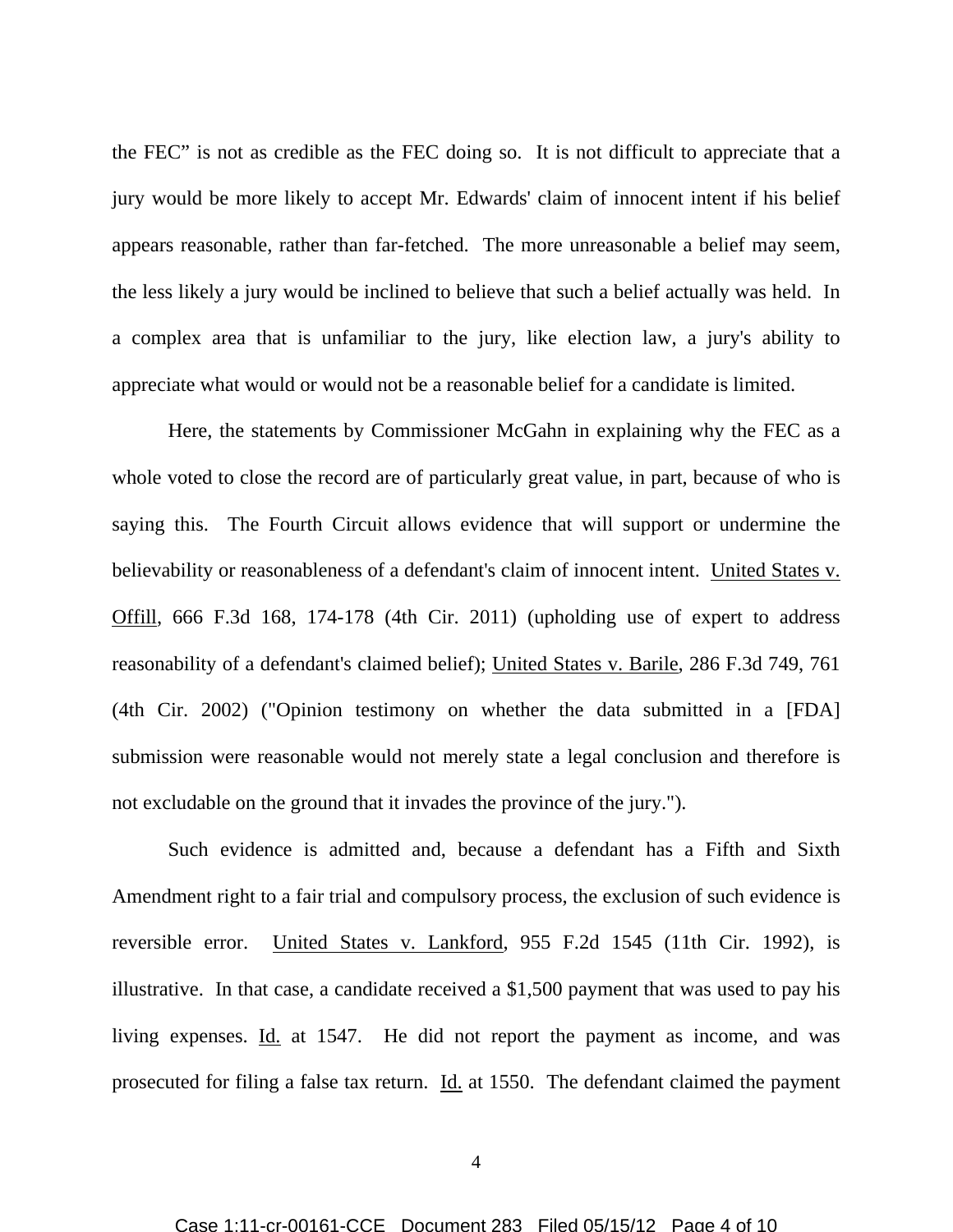was a gift and, as such, was not taxable as income. Id. at 1551. The government claimed that the payment was a campaign contribution, rather than a gift, and that the conversion of the campaign contribution to cover living expenses required it to be treated as income. Id. The defendant sought to introduce expert testimony to explain that the defendant's interpretation of his legal obligation (i.e., that the payment was not a campaign contribution) was well-founded and reasonable. Id. at 1550-51. The District Court, based upon the same arguments the government now makes to this court, excluded the testimony. Id. at 1546. Without this testimony, the defendant was convicted. Id. The Eleventh Circuit reversed. Id.

 The Eleventh Circuit explained that denial of this evidence was prejudicial because it is "highly probative for the defense to show that the defendant's belief - whether or not it was mistaken -- was reasonable; evidence of the belief's reasonableness tends to negate a finding of willfulness and to support a finding that the defendant's belief was held in good faith." Id. at 1550-51. Looking back at the decision, the Eleventh Circuit explained that, without such evidence, "it would be difficult if not impossible for a defendant to introduce evidence specifically about his mental state. Consequently, he had to focus on providing circumstantial evidence concerning collateral matters, such as the reasonableness of his beliefs, from which the jury could infer what his mental state was." United States v. Hurn, 368 F.3d 1359, 1365 (11th Cir. 2004) (discussing Lankford).

For this critical issue of specific intent, this is relevant evidence.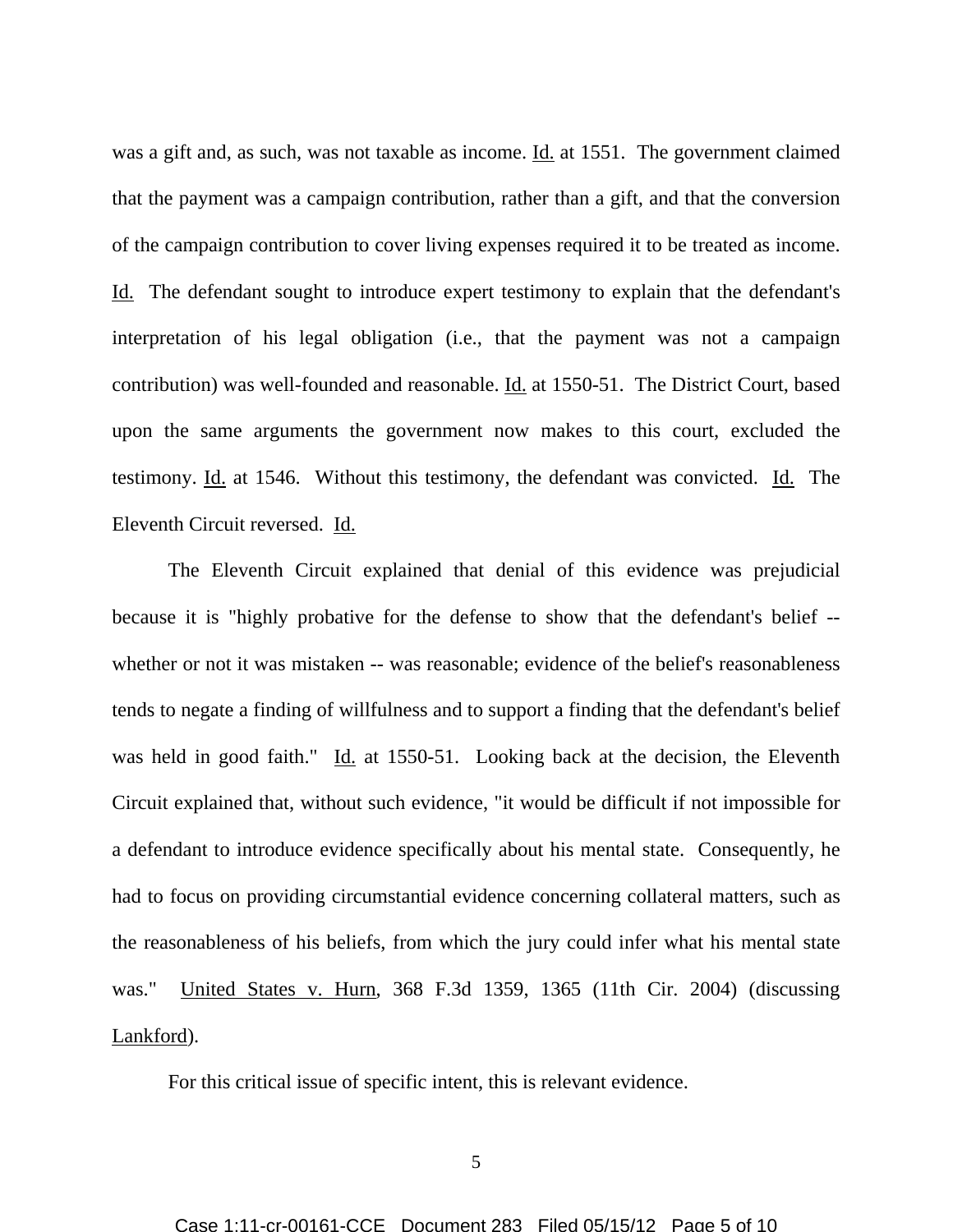#### **B. The Evidence is Authenticated**

 There can be no question as to the authenticity of this audio tape of an open session by the FEC, which was taped by the FEC and is maintained on the FEC's own website. See http://www.fec.gov/agenda/2011/agenda20110721.shtml. The fact that the FEC itself acknowledges that this is a recording of its official proceedings makes it a selfauthenticated recording under Federal Rule of Evidence 902(4), 902(8) and 902(11). Because the recording Mr. Edwards seeks to play was obtained from the FEC and matches the recording on the FEC's website, there is "evidence sufficient to support a finding that the matter in question is what its proponent claims," which authenticates the tape under Federal Rule of Evidence 901(a). See, e.g., United States v. Zepeda-Lopez, 478 F.3d 1213, 1215 (10th Cir. 2007) (admitting audio tape of wiretap under Rule 901(a)). Because the FEC and the tape itself identify the speaker as Commissioner McGahn, his statements also are authenticated under Rule 901(b)(5) and 901(b)(7). See, e.g., United States v. Rommy, 506 F.3d 108, 137-38 (2d Cir. 2007) (authentication for transcript of wiretap authenticated under Rule 901(b)(5)).

## **C. Hearsay Is No Objection**

 Because the FEC records its open session meetings and makes them publicly available, the tape is not hearsay under Federal Rule of Evidence 803(6) (Records of Regularly Conducted Activity). See, e.g., United States v. Suggs, 266 F. App'x 258, 262 (4th Cir. 2008) (audio tape of 911 call admitted under Rule  $803(6)$ ); United States v.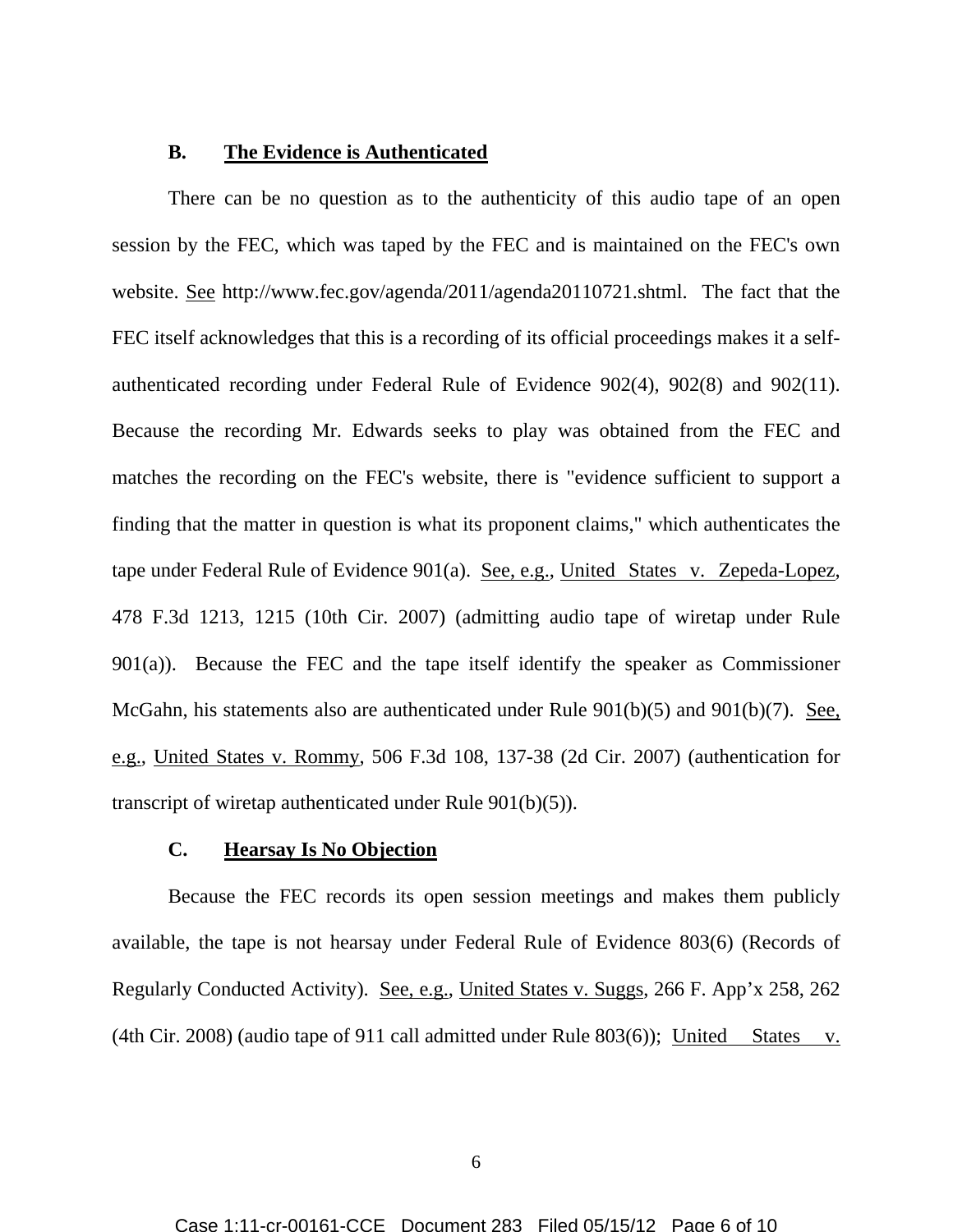Borasi, 639 F.3d 774, 779 (7th Cir. 2011) (minutes of meeting regularly held are admissible under Rule 803(6)).

 Similarly, the tape is admissible under Rule 803(8) because Commissioner McGahn's statement reflects the FEC's factual finding that there would be no reason to delay the audit to await an amended report from the campaign following the jury's verdict in this case. The Supreme Court favors a "broad approach to admissibility" under this rule, which includes statements of a "conclusion or opinion." Beech Aircraft Corp. v. Rainey, 488 U.S. 153, 169-70 (1988).

 The statement also is admissible as an admission by a party-opponent under Rule  $801(d)(2)$ . "[T]he Federal Rules clearly contemplate that the federal government is a party-opponent for the defendant in criminal cases." United States v. Kattar, 840 F.2d 118, 131 (1st Cir. 1988). Where a defendant alleges that the government has taken inconsistent positions, "the inconsistence of the government's positions . . . should [be] made known to the jury." United States v. Lopez-Ortiz, 648 F. Supp. 2d 241, 248 (D.P.R. 2009) (quoting Kattar).

 In addition, under well-settled application of Federal Rule of Evidence 803(8), the FEC is the agency to be in charge of this issue, it needs not be a formal finding of that agency but a statement will suffice, and any official of the public agency can speak and that statement is admissible. See, e.g., United States v. Vidacak, 553 F.3d 344, 350 (4th Cir. 2009).

7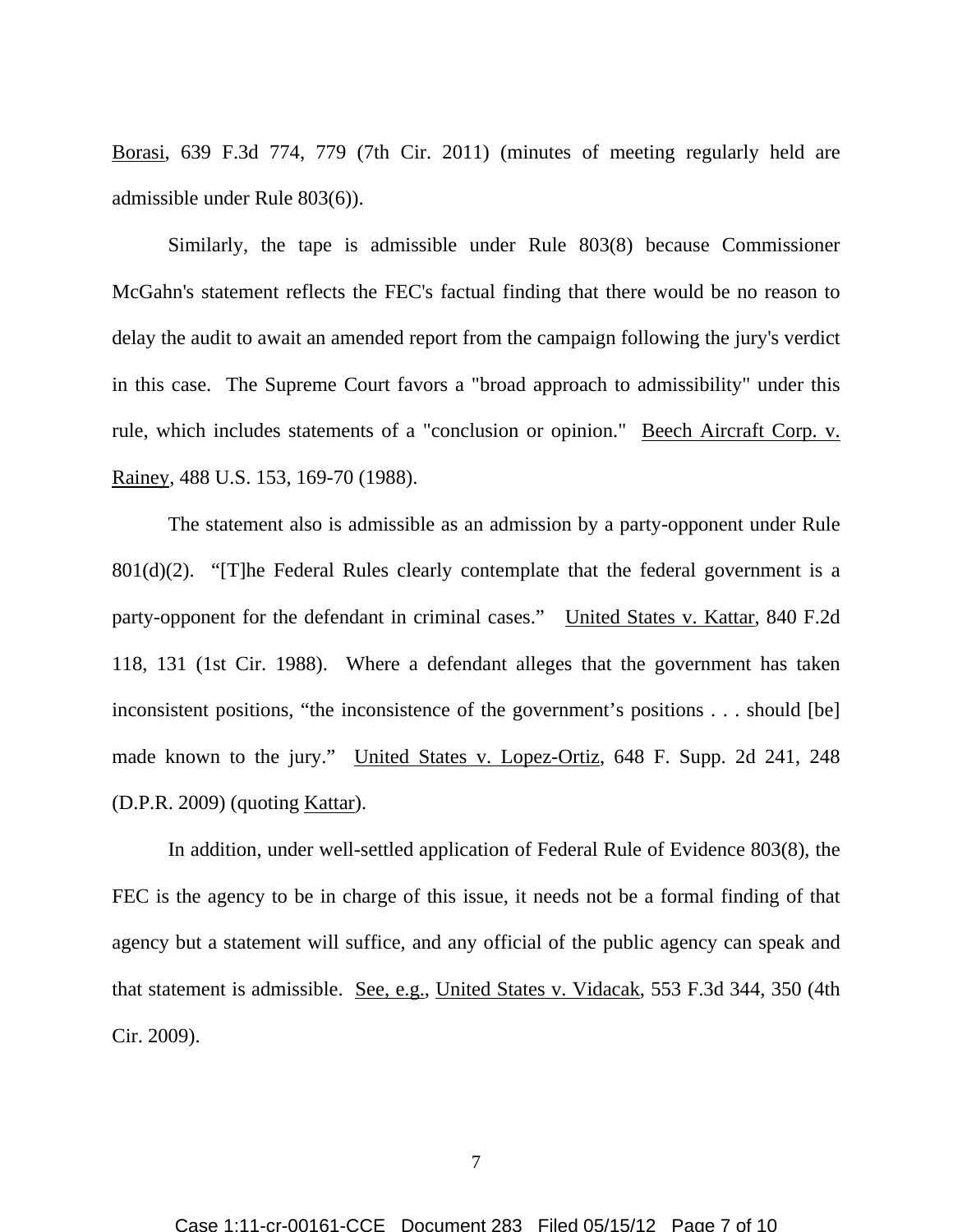### **D. The Fifth And Sixth Amendments Require Admission Of The Tape**

"Whether rooted directly in the Due Process Clause of the Fourteenth Amendment or in the Compulsory Process or Confrontation Clauses of the Sixth Amendment, the Constitution guarantees criminal defendants 'a meaningful opportunity to present a complete defense.'" Holmes v. South Carolina, 547 U.S. 319, 324 (2006) (quoting Crane v. Kentucky, 476 U.S. 683, 689-90 (1986)). "As a constitutional matter, a defendant's right to present a defense . . . 'includes, at a minimum, . . . the right to put before a jury evidence that might influence the determination of guilt.' [The Ninth Circuit has] identified violations of this right where, for example, a district court has 'declared a range of defense theories off-limits, without considering in detail the available evidence it was excluding,' excluded 'key corroborative evidence' for a 'central' defense claim contesting the government's theory of prosecution, and excluded evidence refuting the government's theory of motive." United States v. War Club, 403 F. App'x 287, 289 (9th Cir. Nov. 18, 2010) (internal citations omitted). Such an "[e]rror cannot be harmless where it prevents the defendant from providing an evidentiary basis for his defense." Id. at 290 (quoting United States v. Saenz, 179 F.3d 686, 689 (9th Cir. 1999)).

 If this evidence were excluded, the Court will eliminate "key corroborative evidence" for a "central defense claim of this case, is evidence which cannot be conveyed as strongly in any other way." Id.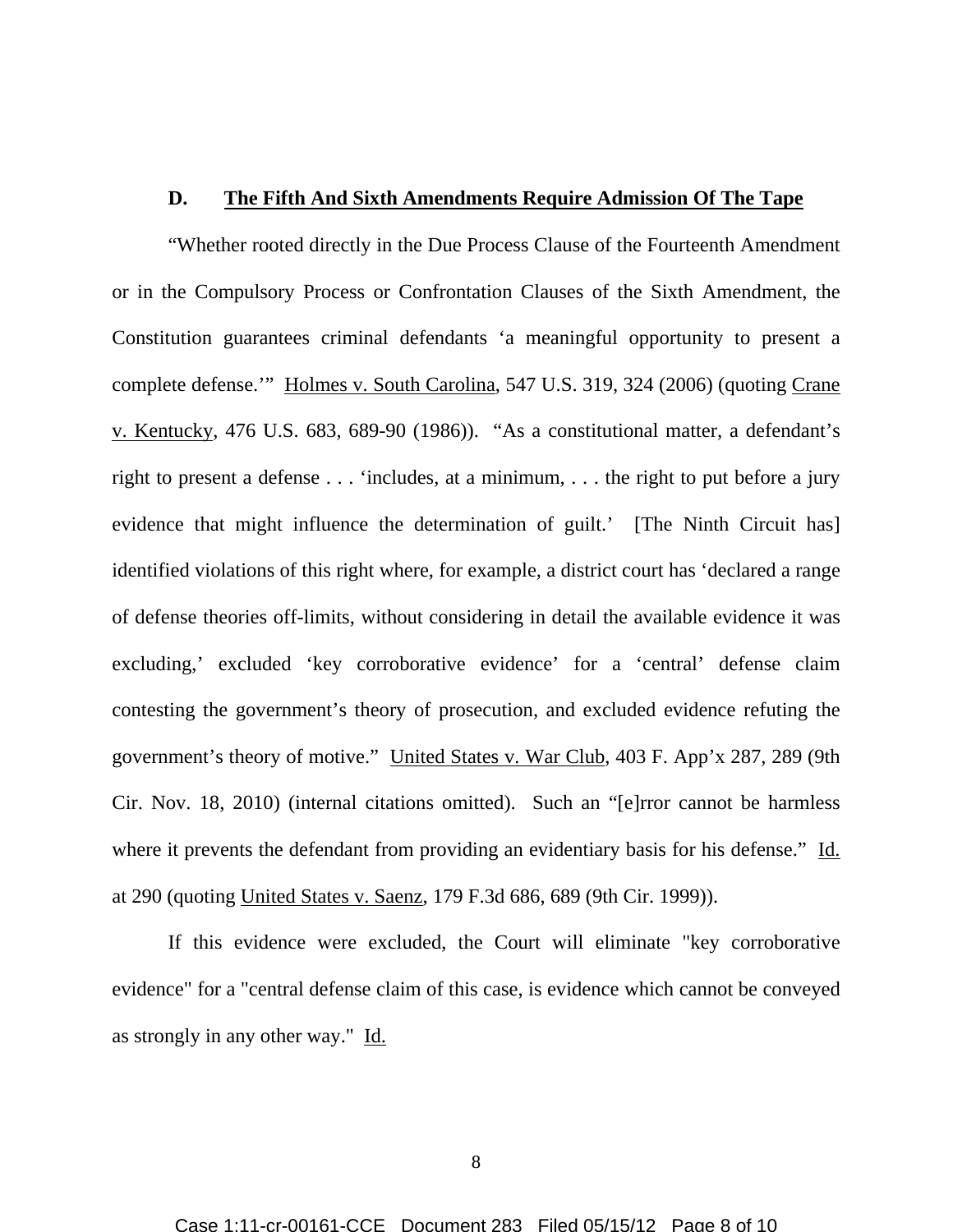# **CONCLUSION**

Mr. Edwards should be allowed to introduce the tape of the FEC's open session of

July 21, 2011.

This, the 15th day of May, 2012.

Respectfully submitted,

/s/ Abbe David Lowell, *pro hac vice* adlowell@chadbourne.com Christopher D. Man cman@chadbourne.com Michael Pusateri mpusateri@chadbourne.com

/s/ Alan W. Duncan N.C. State Bar No. 8736 alan.duncan@smithmoorelaw.com

/s/ Allison O. Van Laningham N.C. State Bar No. 23430 allison.vanlaningham@smithmoorelaw.com

CHADBOURNE & PARKE LLP 1200 New Hampshire Ave., NW Washington, DC 20036 Telephone: 202-974-5600 Facsimile: 202-974-5602

SMITH MOORE LEATHERWOOD LLP Post Office Box 21927 Greensboro, NC 27420 Telephone: (336) 378-5200 Facsimile: (336) 378-5400

*Attorneys for Defendant Johnny Reid Edwards*